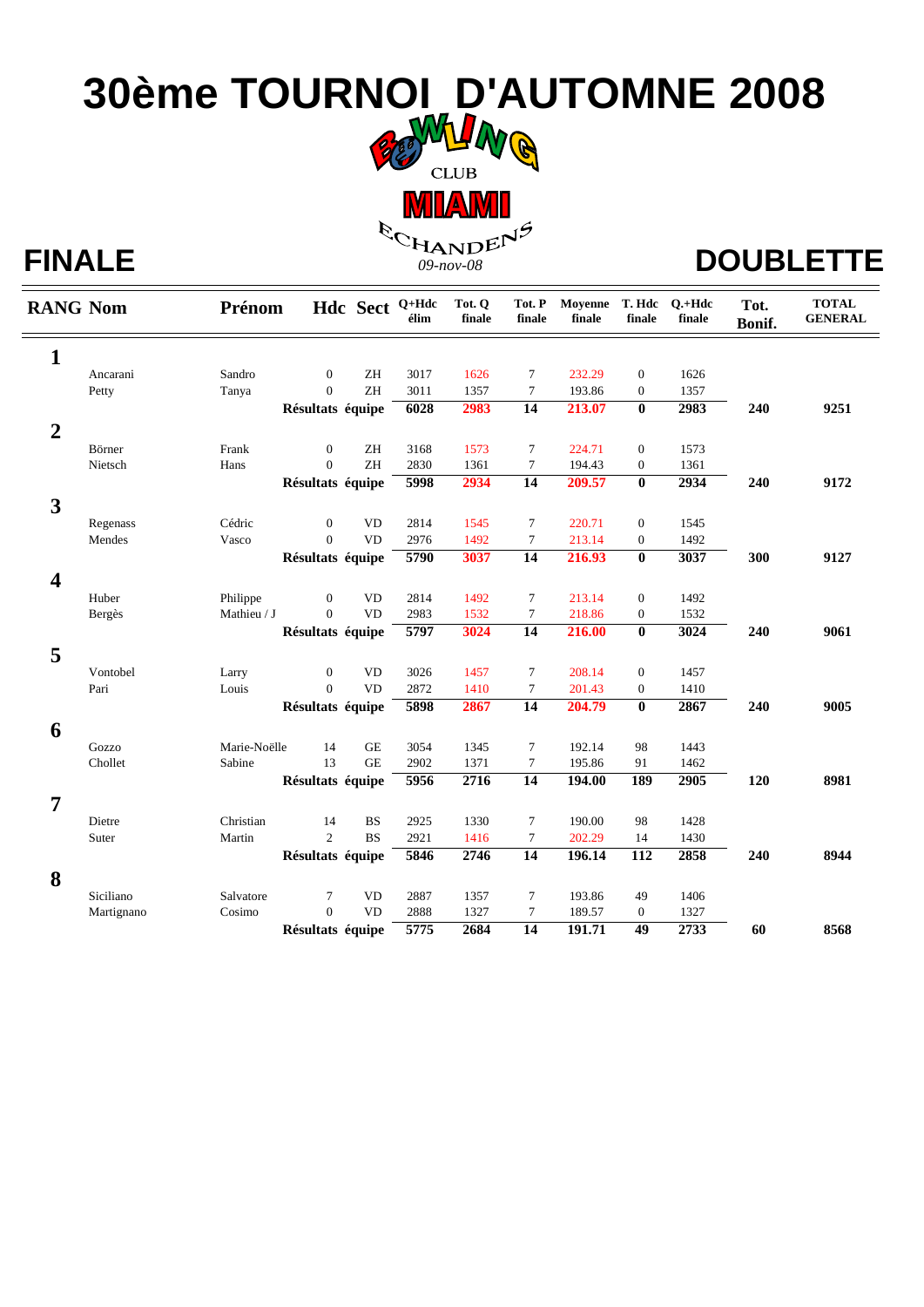# **30ème TOURNOI D'AUTOMNE 2008**



|                | 1/2 Finale      |              |                         |                  |                   | <u>IMIL/AIMIT</u><br><b>ECHANDENS</b> |                 |         |            |                         |         |      |                        |                  | 09 novembre 2008 |
|----------------|-----------------|--------------|-------------------------|------------------|-------------------|---------------------------------------|-----------------|---------|------------|-------------------------|---------|------|------------------------|------------------|------------------|
|                | <b>Rang Nom</b> | Prénom       |                         |                  | Sect. Hdc Q. Elim | <b>P9</b>                             |                 |         |            | P10 P11 P12 P13 P14     |         |      | Total Moy. T.Hdc Tot.G |                  |                  |
| 1              |                 |              |                         |                  |                   |                                       |                 |         |            |                         |         |      |                        |                  |                  |
|                | Ancarani        | Sandro       | ΖH                      | $\theta$         | 1746              | 244                                   | <b>200</b>      | 214 235 |            | 190 188                 |         | 3017 | 215.50                 | $\theta$         | 3017             |
|                | Petty           | Tanya        | <b>ZH</b>               | $\Omega$         | 1774              | 203                                   | 198             | 180 199 |            | 267                     | 190     | 3011 | 215.07                 | $\theta$         | 3011             |
|                |                 |              | <b>Total Doublette:</b> |                  | 3520              | 447                                   | 398             |         |            | 394 434 457 378         |         | 6028 | 215.29                 | $\bf{0}$         | 6028             |
| $\overline{2}$ |                 |              |                         |                  |                   |                                       |                 |         |            |                         |         |      |                        |                  |                  |
|                | Nietsch         | Hans         | ΖH                      | $\mathbf{0}$     | 1558              |                                       | 146 207         |         | 232 197    |                         | 233 257 | 2830 | 202.14                 | $\theta$         | 2830             |
|                | Börner          | Frank        | <b>ZH</b>               | $\Omega$         | 1713              |                                       | 188 194         | 248     | <b>300</b> | 247 278                 |         | 3168 | 226.29                 | $\theta$         | 3168             |
|                |                 |              | <b>Total Doublette:</b> |                  | 3271              | 334                                   | 401             |         | 480 497    |                         | 480 535 | 5998 | 214.21                 | $\bf{0}$         | 5998             |
| 3              |                 |              |                         |                  |                   |                                       |                 |         |            |                         |         |      |                        |                  |                  |
|                | Chollet         | Sabine       | <b>GE</b>               | 13               | 1469              | 197                                   | 181             | 223     | 199        |                         | 229 222 | 2720 | 194.29 182             |                  | 2902             |
|                | Gozzo           | Marie-Noëlle | <b>GE</b>               | 14               | 1592              | 204                                   | 195             |         | 168 277    | 185 237                 |         | 2858 | 204.14 196             |                  | 3054             |
|                |                 |              | <b>Total Doublette:</b> |                  | 3061              |                                       |                 |         |            | 401 376 391 476 414 459 |         | 5578 | 199.21 378             |                  | 5956             |
| 4              |                 |              |                         |                  |                   |                                       |                 |         |            |                         |         |      |                        |                  |                  |
|                | Pari            | Louis        | <b>VD</b>               | $\Omega$         | 1659              | 207                                   | 277             |         | 216 155    | 179 179                 |         | 2872 | 205.14                 | $\theta$         | 2872             |
|                | Vontobel        | Larry        | <b>VD</b>               | $\Omega$         | 1728              |                                       | 214 234         |         |            | 210 192 217 231         |         | 3026 | 216.14                 | $\theta$         | 3026             |
|                |                 |              | <b>Total Doublette:</b> |                  | 3387              |                                       |                 |         |            | 421 511 426 347 396 410 |         | 5898 | 210.64                 | $\bf{0}$         | 5898             |
| 5              |                 |              |                         |                  |                   |                                       |                 |         |            |                         |         |      |                        |                  |                  |
|                | Suter           | Martin       | <b>BS</b>               | 2                | 1734              | 197                                   | 188             | 156 188 |            | 198 232                 |         | 2893 | 206.64                 | 28               | 2921             |
|                | Dietre          | Christian    | <b>BS</b>               | 14               | 1561              | 211                                   | 179             |         | 170 231    |                         | 157 220 | 2729 | 194.93 196             |                  | 2925             |
|                |                 |              | <b>Total Doublette:</b> |                  | 3295              | 408                                   | 367             | 326 419 |            | 355 452                 |         | 5622 | 200.79 224             |                  | 5846             |
| 6              |                 |              |                         |                  |                   |                                       |                 |         |            |                         |         |      |                        |                  |                  |
|                | Bergès          | Mathieu / J  | VD                      | $\Omega$         | 1702              |                                       | 186 211         |         | 188 228    | 214 254                 |         | 2983 | 213.07                 | $\theta$         | 2983             |
|                | Huber           | Philippe     | <b>VD</b>               | $\Omega$         | 1585              | 215                                   | 231             | 178     | 168        | 259 178                 |         | 2814 | 201.00                 | $\theta$         | 2814             |
|                |                 |              | <b>Total Doublette:</b> |                  | 3287              |                                       | 401 442         |         |            | 366 396 473 432         |         | 5797 | 207.04                 | $\bf{0}$         | 5797             |
| 7              |                 |              |                         |                  |                   |                                       |                 |         |            |                         |         |      |                        |                  |                  |
|                | Regenass        | Cédric       | <b>VD</b>               | $\overline{0}$   | 1702              |                                       |                 |         |            | 180 184 222 145 190 191 |         | 2814 | 201.00                 | $\overline{0}$   | 2814             |
|                | Mendes          | Vasco        | <b>VD</b>               | $\theta$         | 1788              |                                       | 161 217 197 231 |         |            | 174 208                 |         | 2976 | 212.57                 | $\theta$         | 2976             |
|                |                 |              | <b>Total Doublette:</b> |                  | 3490              |                                       |                 |         |            | 341 401 419 376 364 399 |         |      | 5790 206.79            | $\bf{0}$         | 5790             |
| 8              |                 |              |                         |                  |                   |                                       |                 |         |            |                         |         |      |                        |                  |                  |
|                | Martignano      | Cosimo       | <b>VD</b>               | $\boldsymbol{0}$ | 1646              |                                       |                 |         |            | 215 226 193 195 226 187 |         | 2888 | 206.29                 | $\boldsymbol{0}$ | 2888             |
|                | Siciliano       | Salvatore    | <b>VD</b>               | 7                | 1632              |                                       |                 |         |            | 193 162 215 179 202 206 |         | 2789 | 199.21                 | 98               | 2887             |
|                |                 |              | <b>Total Doublette:</b> |                  | 3278              |                                       |                 |         |            | 408 388 408 374 428 393 |         |      | 5677 202.75 98         |                  | 5775             |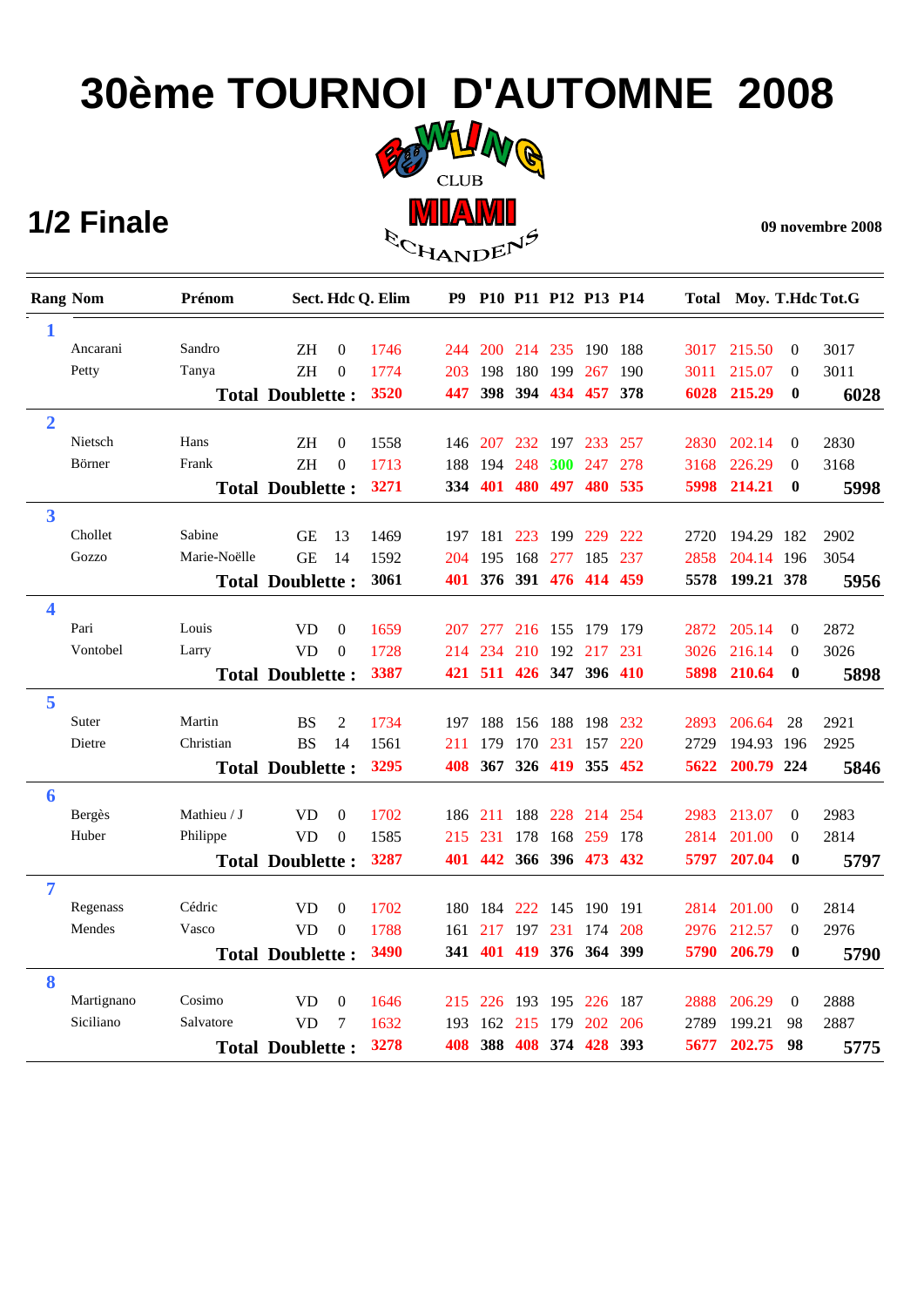|    | <b>Rang Nom</b> | Prénom       |                                 |                | Sect. Hdc Q. Elim | P9   |         | P10 P11 P12 P13 P14 |         |                 |         |      | Total Moy. T.Hdc Tot.G |                  |      |
|----|-----------------|--------------|---------------------------------|----------------|-------------------|------|---------|---------------------|---------|-----------------|---------|------|------------------------|------------------|------|
| 9  |                 |              |                                 |                |                   |      |         |                     |         |                 |         |      |                        |                  |      |
|    | D'Apice         | Enzo         | GЕ                              | 12             | 1687              | 203  | 178     | 164                 | -179    | 191             | -178    | 2780 | 198.57                 | 168              | 2948 |
|    | Dodah           | Moonesch     | <b>GE</b>                       | 5              | 1586              | 156  | 179     | 204                 | 191     | 216             | 223     | 2755 | 196.79                 | 70               | 2825 |
|    |                 |              | <b>Total Doublette:</b>         |                | 3273              | 359  | 357     |                     | 368 370 |                 | 407 401 | 5535 | 197.68 238             |                  | 5773 |
| 10 |                 |              |                                 |                |                   |      |         |                     |         |                 |         |      |                        |                  |      |
|    | Chavaz          | John         | <b>GE</b>                       | 7              | 1488              |      | 156 258 | 162 201             |         | 179             | 226     | 2670 | 190.71                 | 98               | 2768 |
|    | Chavaz.         | Bernard      | <b>GE</b>                       | 6              | 1692              | 180  | 215     | 213                 | 176     | 188             | 233     | 2897 | 206.93                 | 84               | 2981 |
|    |                 |              | <b>Total Doublette:</b>         |                | 3180              |      | 336 473 |                     | 375 377 |                 | 367 459 | 5567 | 198.82 182             |                  | 5749 |
| 11 |                 |              |                                 |                |                   |      |         |                     |         |                 |         |      |                        |                  |      |
|    | Silvestre       | Marcio       | <b>VD</b>                       | $\overline{2}$ | 1670              | 194  | 246     | 235                 | 161     | 208             | 251     | 2965 | 211.79                 | 28               | 2993 |
|    | Syrvet          | Pierre-André | <b>VD</b>                       | $\overline{2}$ | 1592              | 201  | 173     | 186                 | 211     |                 | 191 159 | 2713 | 193.79                 | 28               | 2741 |
|    |                 |              | <b>Total Doublette:</b>         |                | 3262              | 395. | 419     |                     | 421 372 | 399 410         |         | 5678 | 202.79                 | 56               | 5734 |
| 12 |                 |              |                                 |                |                   |      |         |                     |         |                 |         |      |                        |                  |      |
|    | Da Silva        | Carlos       | <b>VD</b>                       | $\theta$       | 1699              | 203  | 215     | 258                 |         | 192 254 190     |         | 3011 | 215.07                 | $\Omega$         | 3011 |
|    | Cherbuin        | Michel       | <b>VD</b>                       | 1              | 1568              | 159  | 233     | 193                 | 188     | 187             | 172     | 2700 | 192.86                 | 14               | 2714 |
|    |                 |              | <b>Total Doublette:</b>         |                | 3267              | 362  | 448     | 451                 | 380     |                 | 441 362 | 5711 | 203.96                 | 14               | 5725 |
| 13 |                 |              |                                 |                |                   |      |         |                     |         |                 |         |      |                        |                  |      |
|    | Hügin           | Marc         | <b>BS</b>                       | 5              | 1564              | 186  | 160     | 171                 | 187     | 244 224         |         | 2736 | 195.43                 | 70               | 2806 |
|    | Persson         | Göran        | <b>BS</b>                       | $\theta$       | 1673              | 185  | 189     | 217                 | 227     | 188             | 201     | 2880 | 205.71                 | $\boldsymbol{0}$ | 2880 |
|    |                 |              | <b>Total Doublette:</b>         |                | 3237              | 371  | 349     | 388                 | -414    |                 | 432 425 | 5616 | 200.57                 | 70               | 5686 |
| 14 |                 |              |                                 |                |                   |      |         |                     |         |                 |         |      |                        |                  |      |
|    | Kwan            | Harn Chieh   | ΖH                              | $\theta$       | 1484              | 200  | 213     | 221                 | 182     | 183 183         |         | 2666 | 190.43                 | $\Omega$         | 2666 |
|    | Bloch           | Stefan       | <b>BE</b>                       | $\overline{0}$ | 1779              | 181  | 226     | 213                 | 187     | 190             | 212     | 2988 | 213.43                 | 0                | 2988 |
|    |                 |              | <b>Total Doublette:</b>         |                | 3263              |      | 381 439 |                     | 434 369 |                 | 373 395 | 5654 | 201.93                 | $\bf{0}$         | 5654 |
| 15 |                 |              |                                 |                |                   |      |         |                     |         |                 |         |      |                        |                  |      |
|    | Hürlimann       | Martin       | ΖH                              | 6              | 1647              | 201  | 177     | 174                 | 224     | 214             | -169    | 2806 | 200.43                 | 84               | 2890 |
|    | Ancarani.       | Dario        | <b>ZH</b>                       | 1              | 1604              | 181  | 187     | 184                 | 203     | 193             | - 192   | 2744 | 196.00                 | 14               | 2758 |
|    |                 |              | <b>Total Doublette:</b>         |                | 3251              | 382  | 364     |                     | 358 427 |                 | 407 361 | 5550 | 198.21                 | 98               | 5648 |
| 16 |                 |              |                                 |                |                   |      |         |                     |         |                 |         |      |                        |                  |      |
|    | Pacosz          | Cécile       | <b>GE</b>                       | 16             | 1488              | 171  | 198     | 173                 | 166     | 188             | -169    | 2553 | 182.36 224             |                  | 2777 |
|    | Company.        | Joëlle       | <b>GE</b>                       | 17             | 1524              | 167  | 202     | 209                 | 155     | 183             | 188     | 2628 | 187.71                 | 238              | 2866 |
|    |                 |              | 3012<br><b>Total Doublette:</b> |                |                   | 338  | 400     |                     |         | 382 321 371 357 |         | 5181 | 185.04 462             |                  | 5643 |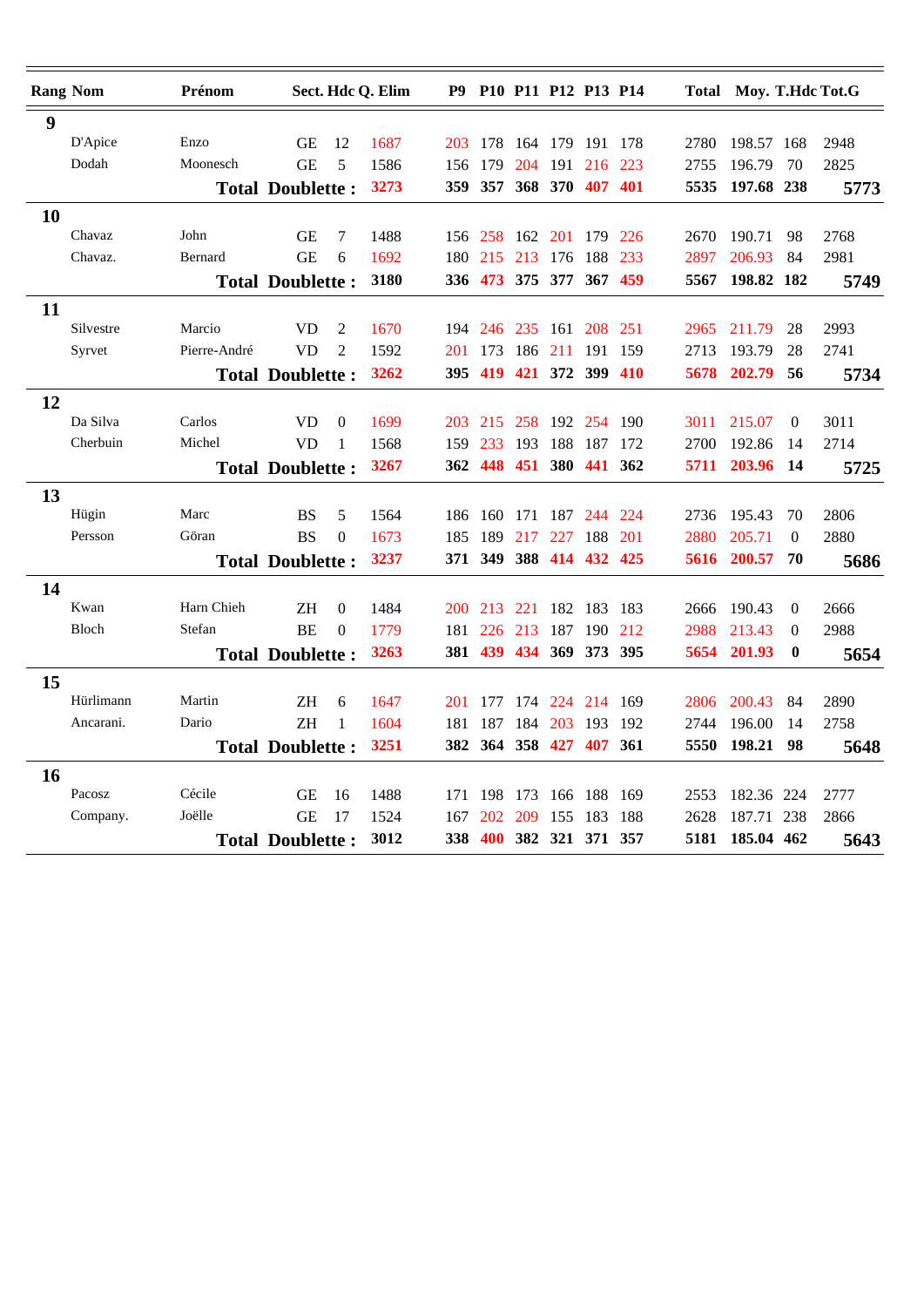## **30ème TOURNOI D'AUTOMNE CLUB**

### $E$ **LIMINATOIRE**  $\mathbb{R}_{\mathbb{C}_{\mathbf{H_{AND}}E} \cap \mathbb{P}^{\mathcal{P}}}$

**MIAMI** 

**10 novembre 2007** 

|                | <b>Rang Nom</b> | Prénom       |                         | Sect. Hdc.     | <b>P1</b> | P <sub>2</sub> | P <sub>3</sub>                  | <b>P4</b>           | P <sub>5</sub>      | <b>P6</b> | P7              | P <sub>8</sub> |             | Total Moy. T.Hdc Tot.G |                |      |
|----------------|-----------------|--------------|-------------------------|----------------|-----------|----------------|---------------------------------|---------------------|---------------------|-----------|-----------------|----------------|-------------|------------------------|----------------|------|
| 1              |                 |              |                         |                |           |                |                                 |                     |                     |           |                 |                |             |                        |                |      |
|                | Petty           | Tanya        | <b>ZH</b>               | $\theta$       | 244       | -190           | <b>203</b>                      |                     | 201 225 202 257     |           |                 | 252            | 1774        | 221.75                 | $\theta$       | 1774 |
|                | Ancarani        | Sandro       | <b>ZH</b>               | $\theta$       | 193       | 231            | 156                             | 204                 | 245                 | 245       | 278             | 194            | 1746        | 218.25                 | $\theta$       | 1746 |
|                |                 |              | <b>Total Doublette:</b> |                | 437       |                | 421 359                         |                     | 405 470 447 535 446 |           |                 |                | 3520        | 220.00                 | $\bf{0}$       | 3520 |
| $\overline{2}$ |                 |              |                         |                |           |                |                                 |                     |                     |           |                 |                |             |                        |                |      |
|                | Mendes          | Vasco        | <b>VD</b>               | $\Omega$       | 237       |                | 238 234 205 225 247 223         |                     |                     |           |                 | 179            | 1788        | 223.50                 | $\overline{0}$ | 1788 |
|                | Regenass        | Cédric       | <b>VD</b>               | $\overline{0}$ | 193       | 254            | 208                             | 224                 | 231                 | 164       | 197             | 231            | 1702        | 212.75                 | $\overline{0}$ | 1702 |
|                |                 |              | <b>Total Doublette:</b> |                | 430       | 492            |                                 | 442 429             |                     |           | 456 411 420 410 |                | <b>3490</b> | 218.13                 | $\bf{0}$       | 3490 |
| 3              |                 |              |                         |                |           |                |                                 |                     |                     |           |                 |                |             |                        |                |      |
|                | Dietre          | Christian    | <b>BS</b>               | 14             | 224       | 219            |                                 | 166 207 266 143 125 |                     |           |                 | 211            | 1561        | 195.13 112             |                | 1673 |
|                | Suter           | Martin       | <b>BS</b>               | 2              | 200       | 243            |                                 | 202 228 236 213 185 |                     |           |                 | 227            | 1734        | 216.75                 | -16            | 1750 |
|                |                 |              | <b>Total Doublette:</b> |                |           |                | 424 462 368 435 502 356 310 438 |                     |                     |           |                 |                | 3295        | 205.94 128             |                | 3423 |
| $\overline{4}$ |                 |              |                         |                |           |                |                                 |                     |                     |           |                 |                |             |                        |                |      |
|                | Dodah           | Moonesch     | <b>GE</b>               | 5              | 210       | 227            |                                 | 180 246             |                     | 204 148   | 167             | 204            | 1586        | 198.25                 | 40             | 1626 |
|                | D'Apice         | Enzo         | <b>GE</b>               | 12             | 266       | 214            | 217                             | 199                 | 186                 | 159       | 237             | 209            | 1687        | 210.88                 | 96             | 1783 |
|                |                 |              | <b>Total Doublette:</b> |                | 476       | 441            | 397                             | 445                 |                     | 390 307   | 404             | 413            | 3273        | 204.56 136             |                | 3409 |
| 5              |                 |              |                         |                |           |                |                                 |                     |                     |           |                 |                |             |                        |                |      |
|                | Pari            | Louis        | <b>VD</b>               | $\overline{0}$ | 190.      | 209            | 182                             | 199                 | 213                 | 240       | 193             | 233            | 1659        | 207.38                 | $\overline{0}$ | 1659 |
|                | Vontobel        | Larry        | <b>VD</b>               | $\theta$       | 227       | 214            | 278                             | 225                 | 184                 | 211       | 189             | 200            | 1728        | 216.00                 | $\theta$       | 1728 |
|                |                 |              | <b>Total Doublette:</b> |                | 417       | 423            |                                 | 460 424 397 451 382 |                     |           |                 | 433            | 3387        | 211.69                 | $\bf{0}$       | 3387 |
| 6              |                 |              |                         |                |           |                |                                 |                     |                     |           |                 |                |             |                        |                |      |
|                | Martignano      | Cosimo       | <b>VD</b>               | $\overline{0}$ | 198.      | 199            | 209                             |                     | 246 193             | 175       | 226             | 200            | 1646        | 205.75                 | $\overline{0}$ | 1646 |
|                | Siciliano       | Salvatore    | <b>VD</b>               | 7              | 204       | 185            |                                 | 216 242 175         |                     |           | 199 230         | 181            | 1632        | 204.00                 | 56             | 1688 |
|                |                 |              | <b>Total Doublette:</b> |                |           |                | 402 384 425 488 368 374 456 381 |                     |                     |           |                 |                | 3278        | 204.88                 | 56             | 3334 |
| 7              |                 |              |                         |                |           |                |                                 |                     |                     |           |                 |                |             |                        |                |      |
|                | Hürlimann       | Martin       | <b>ZH</b>               | 6              | 170       |                | 182 169                         | 203                 | 212                 | 278       | 190             | 243            | 1647        | 205.88                 | 48             | 1695 |
|                | Ancarani.       | Dario        | <b>ZH</b>               | 1              | 213       |                | 212 215                         | 163                 | 229                 | 214       | 178             | 180            | 1604        | 200.50                 | 8              | 1612 |
|                |                 |              | <b>Total Doublette:</b> |                |           |                | 383 394 384 366 441 492 368     |                     |                     |           |                 | 423            | 3251        | 203.19                 | 56             | 3307 |
| 8              |                 |              |                         |                |           |                |                                 |                     |                     |           |                 |                |             |                        |                |      |
|                | Syrvet          | Pierre-André | VD                      | 2              |           |                | 170 178 203 223 197 247 169 205 |                     |                     |           |                 |                |             | 1592 199.00            | -16            | 1608 |
|                | Silvestre       | Marcio       | <b>VD</b>               | $\overline{c}$ | 209       |                | 235 234 182 225 243 161 181     |                     |                     |           |                 |                | 1670        | 208.75                 | -16            | 1686 |
|                |                 |              | <b>Total Doublette:</b> |                |           |                | 379 413 437 405 422 490 330 386 |                     |                     |           |                 |                | 3262        | 203.88 32              |                | 3294 |
| 9              |                 |              |                         |                |           |                |                                 |                     |                     |           |                 |                |             |                        |                |      |
|                | Huber           | Philippe     | <b>VD</b>               | $\mathbf{0}$   |           |                | 191 225 194 206 193 196 166 214 |                     |                     |           |                 |                |             | 1585 198.13            | $\theta$       | 1585 |
|                | Bergès          | Mathieu / J  | <b>VD</b>               | $\overline{0}$ | 200       | 201            | 191                             |                     | 258 193 213         |           | 235             | 211            | 1702        | 212.75                 | $\theta$       | 1702 |
|                |                 |              | <b>Total Doublette:</b> |                |           |                | 391 426 385 464 386 409 401 425 |                     |                     |           |                 |                | 3287        | 205.44                 | $\bf{0}$       | 3287 |
| 10             |                 |              |                         |                |           |                |                                 |                     |                     |           |                 |                |             |                        |                |      |
|                | Chavaz          | John         | GE                      | 7              |           |                | 175 219 211 165 147 205 184 182 |                     |                     |           |                 |                | 1488        | 186.00                 | 56             | 1544 |
|                | Chavaz.         | Bernard      | <b>GE</b>               | 6              |           |                | 191 258 192 217 247 179 185 223 |                     |                     |           |                 |                | 1692        | 211.50                 | 48             | 1740 |
|                |                 |              | <b>Total Doublette:</b> |                |           |                | 366 477 403 382 394 384 369 405 |                     |                     |           |                 |                |             | 3180 198.75 104        |                | 3284 |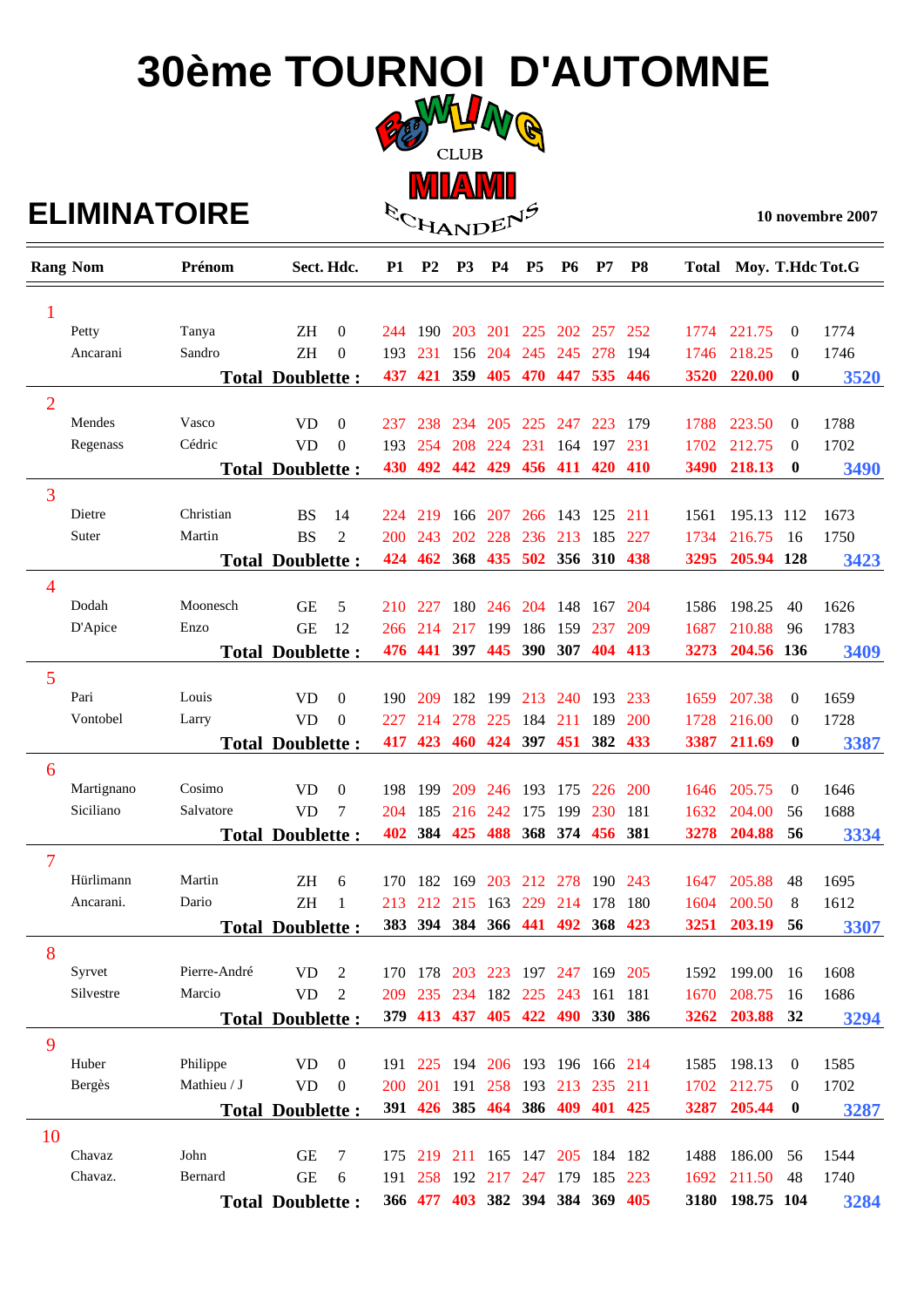|    | <b>Rang Nom</b> | Prénom       | Sect. Hdc.              |                | <b>P1</b> | <b>P2</b>                       | P <sub>3</sub> | <b>P4</b>  | P <sub>5</sub>      | <b>P6</b>   | P7                          | P <sub>8</sub> |      | Total Moy. T.Hdc Tot.G |                  |      |
|----|-----------------|--------------|-------------------------|----------------|-----------|---------------------------------|----------------|------------|---------------------|-------------|-----------------------------|----------------|------|------------------------|------------------|------|
| 11 |                 |              |                         |                |           |                                 |                |            |                     |             |                             |                |      |                        |                  |      |
|    | Hügin           | Marc         | <b>BS</b>               | 5              | 211       | 194                             | 201            | 213        | 187 171             |             | 175 212                     |                | 1564 | 195.50                 | 40               | 1604 |
|    | Persson         | Göran        | <b>BS</b>               | $\theta$       | 215       | 248                             | 184            | 169        | 175                 | <b>201</b>  | 224                         | 257            | 1673 | 209.13                 | $\overline{0}$   | 1673 |
|    |                 |              | <b>Total Doublette:</b> |                | 426       | 442                             | 385            | 382        |                     | 362 372 399 |                             | 469            | 3237 | 202.31                 | 40               | 3277 |
| 12 |                 |              |                         |                |           |                                 |                |            |                     |             |                             |                |      |                        |                  |      |
|    | Gozzo           | Marie-Noëlle | <b>GE</b>               | 14             | 209       | <b>200</b>                      | 177            | 225        |                     | 202 224     | 178                         | 177            | 1592 | 199.00 112             |                  | 1704 |
|    | Chollet         | Sabine       | <b>GE</b>               | 13             | 182       | 216                             | 181            | <b>200</b> | 186                 | 142         | 195                         | 167            | 1469 | 183.63 104             |                  | 1573 |
|    |                 |              | <b>Total Doublette:</b> |                |           | 391 416                         | 358 425        |            |                     | 388 366 373 |                             | 344            | 3061 | 191.31 216             |                  | 3277 |
| 13 |                 |              |                         |                |           |                                 |                |            |                     |             |                             |                |      |                        |                  |      |
|    | Pacosz          | Cécile       | <b>GE</b>               | 16             | 161       | 207                             | 164            | 183        | 215                 | 159         | <b>201</b>                  | 198            | 1488 | 186.00 128             |                  | 1616 |
|    | Company.        | Joëlle       | <b>GE</b>               | 17             | 185       | 200                             | 184            | 182        | 179                 | 216         | 173                         | 205            | 1524 | 190.50 136             |                  | 1660 |
|    |                 |              | <b>Total Doublette:</b> |                | 346       | 407                             | 348            | 365        | 394 375             |             | 374                         | 403            | 3012 | 188.25 264             |                  | 3276 |
| 14 |                 |              |                         |                |           |                                 |                |            |                     |             |                             |                |      |                        |                  |      |
|    | Cherbuin        | Michel       | <b>VD</b>               | 1              | 193       | 188                             | 199            | 181        | 208                 | 235         | 193                         | 171            | 1568 | 196.00                 | 8                | 1576 |
|    | Da Silva        | Carlos       | <b>VD</b>               | $\theta$       | 209       | 200                             | 215            | 194        | 258                 | 204         | 213                         | 206            | 1699 | 212.38                 | $\Omega$         | 1699 |
|    |                 |              | <b>Total Doublette:</b> |                | 402       | 388                             | 414            | 375        | 466                 | 439         | 406                         | 377            | 3267 | 204.19                 | 8                | 3275 |
| 15 |                 |              |                         |                |           |                                 |                |            |                     |             |                             |                |      |                        |                  |      |
|    | Börner          | Frank        | ΖH                      | $\overline{0}$ | 155       | 187                             | 275            | 183        | 226                 | 170         | 238                         | 279            | 1713 | 214.13                 | $\overline{0}$   | 1713 |
|    | Nietsch         | Hans         | <b>ZH</b>               | $\mathbf{0}$   | 194       | 174                             | 176            | 184        | 159                 | 259         | 198                         | 214            | 1558 | 194.75                 | $\theta$         | 1558 |
|    |                 |              | <b>Total Doublette:</b> |                | 349       |                                 |                |            | 361 451 367 385 429 |             | 436                         | 493            | 3271 | 204.44                 | $\bf{0}$         | 3271 |
| 16 |                 |              |                         |                |           |                                 |                |            |                     |             |                             |                |      |                        |                  |      |
|    | Bloch           | Stefan       | BE                      | $\theta$       | 230       | 242                             | 210            | 224        | 222                 | 208         | 209                         | 234            | 1779 | 222.38                 | $\overline{0}$   | 1779 |
|    | Kwan            | Harn Chieh   | <b>ZH</b>               | $\theta$       | 209       | 195                             | 158            | 196        | 211                 | 182         | 175                         | 158            | 1484 | 185.50                 | $\theta$         | 1484 |
|    |                 |              | <b>Total Doublette:</b> |                | 439       | 437                             | 368            |            |                     |             | 420 433 390 384 392         |                | 3263 | 203.94                 | $\bf{0}$         | 3263 |
|    |                 |              |                         |                |           |                                 |                |            |                     |             |                             |                |      |                        |                  |      |
| 17 | Hutzli          | Philippe     | <b>GE</b>               | 8              | 199       | 255                             | 187            | 180        | 213                 | 203         | 201                         | 187            | 1625 | 203.13                 | 64               | 1689 |
|    | Company         | Jean         | <b>GE</b>               | 9              | 170       | 188                             | 148            | 217        | 179                 | 229         | 181                         | 183            | 1495 | 186.88                 | 72               | 1567 |
|    |                 |              | <b>Total Doublette:</b> |                | 369       | 443                             |                |            | 335 397 392         | 432         | 382 370                     |                | 3120 | 195.00 136             |                  | 3256 |
|    |                 |              |                         |                |           |                                 |                |            |                     |             |                             |                |      |                        |                  |      |
| 18 | Ebener          | Andréas      | BE                      | 2              |           | 206 232 187 192 209             |                |            |                     |             | 189 181 209                 |                | 1605 | 200.63                 | 16               | 1621 |
|    | Stuker          | Roland       | <b>BE</b>               | 8              |           | 159 199                         | 218            | 217        | 190                 |             | 171 191 215                 |                | 1560 | 195.00                 | 64               | 1624 |
|    |                 |              | <b>Total Doublette:</b> |                |           | 365 431 405 409                 |                |            |                     |             | 399 360 372 424             |                | 3165 | 197.81 80              |                  | 3245 |
|    |                 |              |                         |                |           |                                 |                |            |                     |             |                             |                |      |                        |                  |      |
| 19 | Urgese          | Toni         | <b>VD</b>               | $\overline{4}$ | 235       |                                 |                |            |                     |             | 184 196 256 214 179 168 212 |                | 1644 | 205.50                 | 32               | 1676 |
|    | Cuccurullo      | Michele      | <b>VD</b>               | 9              | 205       | 181                             |                | 166 173    |                     |             | 154 180 213 218             |                | 1490 | 186.25                 | 72               | 1562 |
|    |                 |              | <b>Total Doublette:</b> |                | 440       | 365                             | 362            | 429        |                     |             | 368 359 381 430             |                | 3134 | 195.88 104             |                  | 3238 |
|    |                 |              |                         |                |           |                                 |                |            |                     |             |                             |                |      |                        |                  |      |
| 20 | <b>Burge</b>    | Serge        | <b>GE</b>               | 8              |           | 210 196 169 245 198 198 206 206 |                |            |                     |             |                             |                | 1628 | 203.50                 | 64               | 1692 |
|    | Graff           | Nathalie     | <b>GE</b>               | 15             | 187       | 188 183 180 150 181 178 163     |                |            |                     |             |                             |                | 1410 | 176.25 120             |                  | 1530 |
|    |                 |              | <b>Total Doublette:</b> |                |           | 397 384 352 425 348 379 384 369 |                |            |                     |             |                             |                |      | 3038 189.88 184        |                  | 3222 |
|    |                 |              |                         |                |           |                                 |                |            |                     |             |                             |                |      |                        |                  |      |
| 21 | Dedenon         | Thierry      | <b>VD</b>               | $\overline{0}$ |           | 183 217                         |                |            |                     |             | 189 181 136 248 207 204     |                | 1565 | 195.63                 | $\overline{0}$   | 1565 |
|    | Risler          | Alan $/ J$   | NE                      | -14            | 194       | 161                             | 168            | 171        |                     |             | 173 197 253 225             |                | 1542 | 192.75 112             |                  | 1654 |
|    |                 |              | <b>Total Doublette:</b> |                |           | 377 378 357 352 309 445 460 429 |                |            |                     |             |                             |                |      | 3107 194.19 112        |                  | 3219 |
|    |                 |              |                         |                |           |                                 |                |            |                     |             |                             |                |      |                        |                  |      |
| 22 | Fiorani         | Lucio        | ZH                      | $\overline{0}$ | 238       | 259                             | 217            |            |                     |             | 206 194 176 244 195         |                | 1729 | 216.13                 | $\boldsymbol{0}$ | 1729 |
|    | Leutwiler       | Sabine       | ZH                      | -14            |           | 156 149                         | 178            | <b>200</b> | 181                 | 157 173     |                             | 177            | 1371 | 171.38 112             |                  | 1483 |
|    |                 |              |                         |                |           | 394 408 395 406 375 333 417 372 |                |            |                     |             |                             |                |      | 3100 193.75 112        |                  |      |
|    |                 |              | <b>Total Doublette:</b> |                |           |                                 |                |            |                     |             |                             |                |      |                        |                  | 3212 |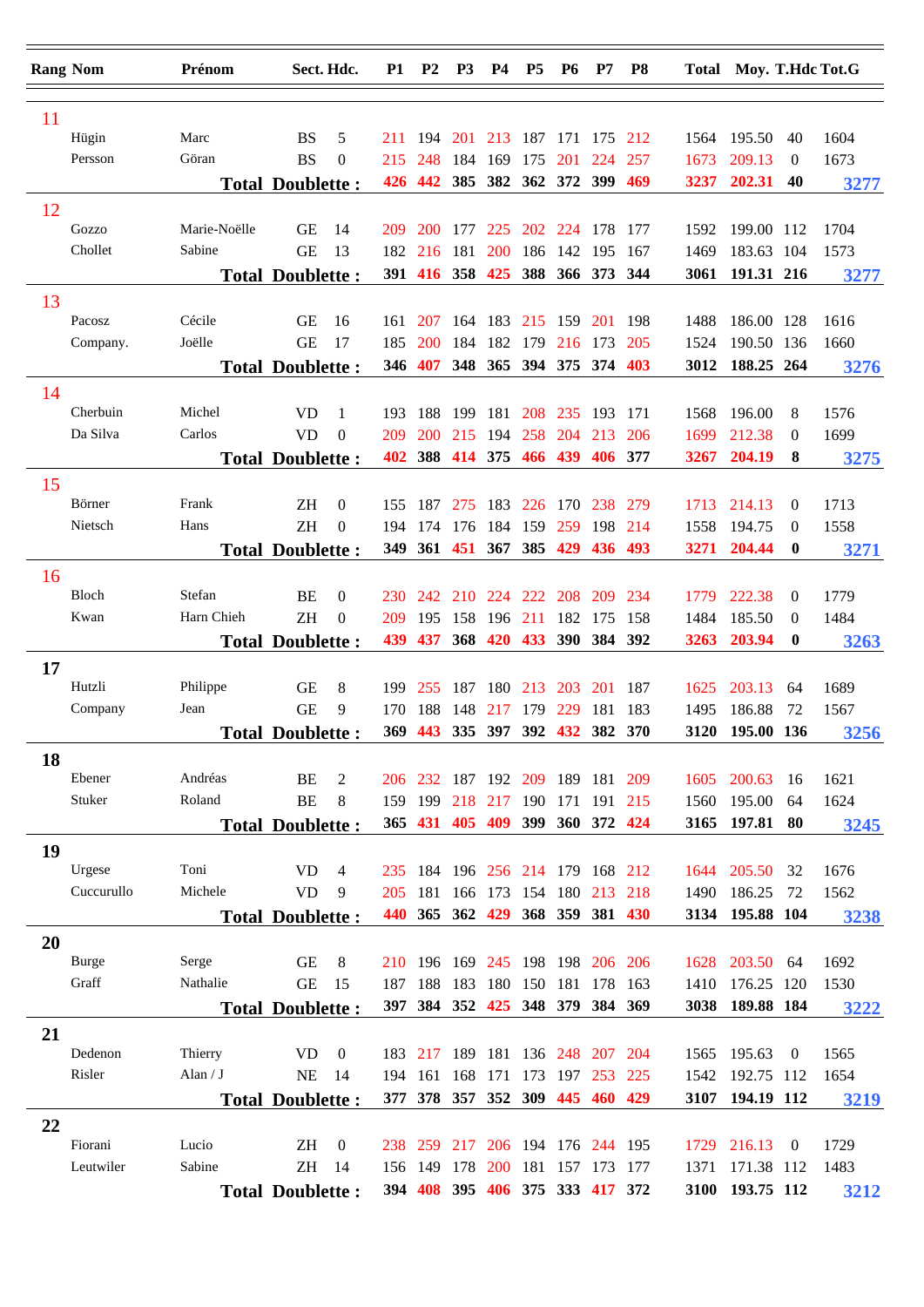|    | <b>Rang Nom</b> | Prénom            |                         | Sect. Hdc.       | <b>P1</b>  | <b>P2</b>  | P <sub>3</sub>                     | <b>P4</b> | P <sub>5</sub>  | <b>P6</b> | P7                              | P <sub>8</sub> |              | Total Moy. T.Hdc Tot.G |                      |      |
|----|-----------------|-------------------|-------------------------|------------------|------------|------------|------------------------------------|-----------|-----------------|-----------|---------------------------------|----------------|--------------|------------------------|----------------------|------|
|    |                 |                   |                         |                  |            |            |                                    |           |                 |           |                                 |                |              |                        |                      |      |
| 23 |                 |                   |                         |                  |            |            |                                    |           |                 |           |                                 |                |              |                        |                      |      |
|    | Grolhier        | Cédric            | <b>VD</b>               | $\mathbf{1}$     | 204        | 143        | <b>220</b>                         |           |                 |           | 191 183 228 182                 | <b>200</b>     | 1551         | 193.88                 | 8                    | 1559 |
|    | Grolhier.       | Jean-Louis        | <b>VD</b>               | $\mathbf{0}$     | 234        | 234        | 228                                | 215       | 201             | 194       | 180                             | 163            | 1649         | 206.13                 | 0                    | 1649 |
|    |                 |                   | <b>Total Doublette:</b> |                  | 438        | 377        | 448                                | 406       | 384             | 422       | 362 363                         |                | 3200         | 200.00                 | 8                    | 3208 |
| 24 |                 |                   |                         |                  |            |            |                                    |           |                 |           |                                 |                |              |                        |                      |      |
|    | Zini.<br>Godel  | Ivan<br>Jean-Marc | <b>VD</b>               | $\theta$         | 212        | 177        | 163                                | 180       | 194 213         |           | 213                             | 182            | 1534         | 191.75                 | $\theta$             | 1534 |
|    |                 |                   | <b>VD</b>               | $\Omega$         | 214        | 215        | 236<br>426 392 399 379 420 394 415 | 199       | 226 181 202     |           |                                 | 190<br>372     | 1663<br>3197 | 207.88<br>199.81       | $\theta$<br>$\bf{0}$ | 1663 |
|    |                 |                   | <b>Total Doublette:</b> |                  |            |            |                                    |           |                 |           |                                 |                |              |                        |                      | 3197 |
| 25 | Cornuz          | Valérie           | <b>VD</b>               | 2                |            | <b>200</b> | 170                                | 180       | 245             | 223       | 192                             | 222            |              | 200.63                 |                      | 1621 |
|    | Zini            | Muriel            | <b>VD</b>               | -11              | 173<br>170 | 213        | 157                                | 177       | 162             | 210       | 191                             | 203            | 1605<br>1483 | 185.38                 | 16<br>88             | 1571 |
|    |                 |                   | <b>Total Doublette:</b> |                  |            | 343 413    | 327                                | 357       | 407             | 433       | 383                             | 425            | 3088         | 193.00 104             |                      | 3192 |
|    |                 |                   |                         |                  |            |            |                                    |           |                 |           |                                 |                |              |                        |                      |      |
| 26 | Dancla          | Olivier           | <b>VD</b>               | 10               | 168        | 215        | 186                                | 169       | 171             | 155       | 171                             | 161            | 1396         | 174.50                 | -80                  | 1476 |
|    | Grohens         | François          | <b>VD</b>               | $\boldsymbol{0}$ | 204        | 206        | 223                                | 194       | 179             | 258       | 227                             | 216            | 1707         | 213.38                 | $\theta$             | 1707 |
|    |                 |                   | <b>Total Doublette:</b> |                  |            | 372 421    | 409                                |           | 363 350         |           | 413 398 377                     |                | 3103         | 193.94                 | 80                   | 3183 |
| 27 |                 |                   |                         |                  |            |            |                                    |           |                 |           |                                 |                |              |                        |                      |      |
|    | Gubler          | Mike              | ΖH                      | 23               | 183        | 223        | 160                                | 170       | 222             | 190       | 180                             | 245            | 1573         | 196.63                 | 184                  | 1757 |
|    | Thurston        | Roger             | ΖH                      | 3                | 157        | 198        | 185                                | 165       | 167             | 171       | 177                             | 174            | 1394         | 174.25                 | 24                   | 1418 |
|    |                 |                   | <b>Total Doublette:</b> |                  |            |            | 340 421 345 335 389                |           |                 |           | 361 357                         | 419            | 2967         | 185.44 208             |                      | 3175 |
| 28 |                 |                   |                         |                  |            |            |                                    |           |                 |           |                                 |                |              |                        |                      |      |
|    | Champreux       | Laetitia          | <b>GE</b>               | 16               | 173        | 202        | 179                                | 187       | 179             | 141       | 131                             | 212            | 1404         | 175.50 128             |                      | 1532 |
|    | Corminboeuf.    | Pascal            | <b>GE</b>               | 11               | 183        | 182        | 192                                | 225       | 197             | 215       | 194                             | -162           | 1550         | 193.75                 | -88                  | 1638 |
|    |                 |                   | <b>Total Doublette:</b> |                  |            |            |                                    |           |                 |           | 356 384 371 412 376 356 325 374 |                | 2954         | 184.63 216             |                      | 3170 |
| 29 |                 |                   |                         |                  |            |            |                                    |           |                 |           |                                 |                |              |                        |                      |      |
|    | Jeanrenaud      | Jean-René         | <b>NE</b>               | 29               | 165        | 176        | 211                                |           | 178 132 167 165 |           |                                 | 176            | 1370         | 171.25 232             |                      | 1602 |
|    | Jeanrenaud.     | Claudine          | <b>NE</b>               | 21               | 203        | 123        | 168                                | 191       | 169             | 174 189   |                                 | 166            | 1383         | 172.88 168             |                      | 1551 |
|    |                 |                   | <b>Total Doublette:</b> |                  |            | 368 299    |                                    |           |                 |           | 379 369 301 341 354 342         |                | 2753         | 172.06 400             |                      | 3153 |
| 30 |                 |                   |                         |                  |            |            |                                    |           |                 |           |                                 |                |              |                        |                      |      |
|    | Privat          | Philippe          | <b>VD</b>               | 3                | 178        |            | 197 159 197 199 191 192            |           |                 |           |                                 | 191            | 1504         | 188.00                 | 24                   | 1528 |
|    | Bösiger         | Andréas           | BE                      | $\theta$         | 181        | 168        | 266 258                            |           | 189 200         |           | 163                             | <b>200</b>     | 1625         | 203.13                 | $\theta$             | 1625 |
|    |                 |                   | <b>Total Doublette:</b> |                  |            |            |                                    |           |                 |           | 359 365 425 455 388 391 355 391 |                | 3129         | 195.56                 | -24                  | 3153 |
| 31 |                 |                   |                         |                  |            |            |                                    |           |                 |           |                                 |                |              |                        |                      |      |
|    | Mottet          | Richard           | <b>VD</b>               | $8\phantom{.0}$  |            |            |                                    |           |                 |           | 179 215 184 211 165 162 181 203 |                | 1500         | 187.50                 | 64                   | 1564 |
|    | Binggeli        | Didier            | <b>VD</b>               | 10               | 190        | 225        |                                    |           |                 |           | 229 164 169 191 171 169         |                | 1508         | 188.50                 | 80                   | 1588 |
|    |                 |                   | <b>Total Doublette:</b> |                  |            |            |                                    |           |                 |           | 369 440 413 375 334 353 352 372 |                | 3008         | 188.00 144             |                      | 3152 |
| 32 |                 |                   |                         |                  |            |            |                                    |           |                 |           |                                 |                |              |                        |                      |      |
|    | Rouquet         | Philippe          | <b>GE</b>               | $8\phantom{.0}$  | <b>202</b> | 169        |                                    |           |                 |           | 264 177 205 202 204 145         |                | 1568         | 196.00 64              |                      | 1632 |
|    | Genillard       | Ralph-Yves        | <b>GE</b>               | 16               | 137        |            |                                    |           |                 |           | 178 134 142 172 198 207         | 213            | 1381         | 172.63 128             |                      | 1509 |
|    |                 |                   | <b>Total Doublette:</b> |                  |            |            |                                    |           |                 |           | 339 347 398 319 377 400 411 358 |                | 2949         | 184.31 192             |                      | 3141 |
| 33 |                 |                   |                         |                  |            |            |                                    |           |                 |           |                                 |                |              |                        |                      |      |
|    | Deschenaux      | Joseph            | <b>GE</b>               | 13               | 189        |            |                                    |           |                 |           | 170 190 136 193 215 175 197     |                | 1465         | 183.13 104             |                      | 1569 |
|    | Pepin           | Thomas            | <b>GE</b>               | 14               | 214        | 184        | 168 163 188 149                    |           |                 |           | 193                             | 198            | 1457         | 182.13 112             |                      | 1569 |
|    |                 |                   | <b>Total Doublette:</b> |                  |            |            |                                    |           |                 |           | 403 354 358 299 381 364 368 395 |                | 2922         | 182.63 216             |                      | 3138 |
| 34 |                 |                   |                         |                  |            |            |                                    |           |                 |           |                                 |                |              |                        |                      |      |
|    | Mas             | Javier            | <b>VD</b>               | 5                |            |            |                                    |           |                 |           | 210 159 210 196 169 168 169 152 |                | 1433         | 179.13                 | 40                   | 1473 |
|    | Coppex          | Régis             | <b>VD</b>               | 20               | 168        | 148        |                                    |           |                 |           | 182 212 182 171 216 218         |                | 1497         | 187.13 160             |                      | 1657 |
|    |                 |                   | <b>Total Doublette:</b> |                  |            |            |                                    |           |                 |           | 378 307 392 408 351 339 385 370 |                |              | 2930 183.13 200        |                      | 3130 |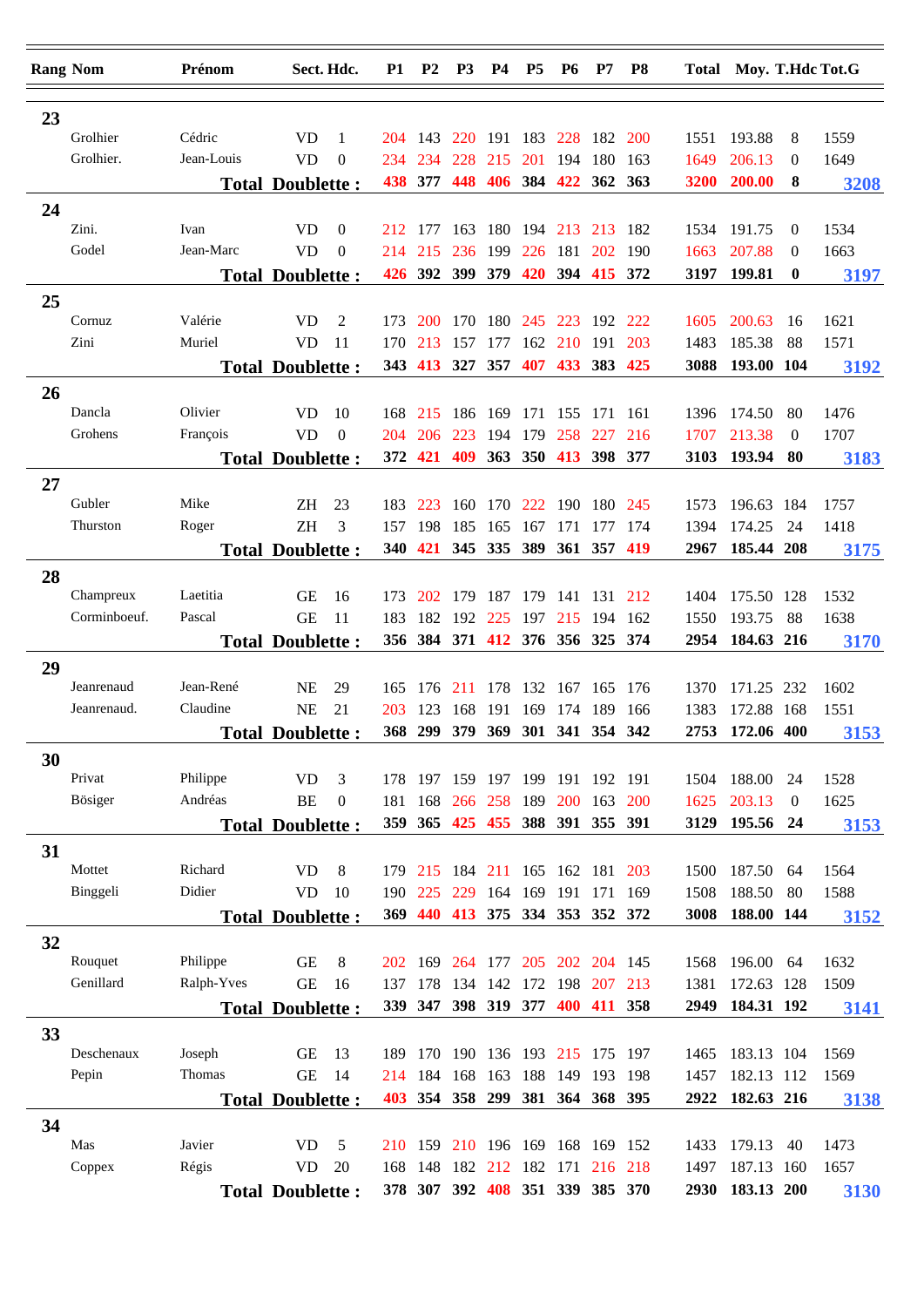|    | <b>Rang Nom</b>    | Prénom        |                         | Sect. Hdc.     | P <sub>1</sub> | <b>P2</b>                              | P <sub>3</sub>              | <b>P4</b>               | P <sub>5</sub> | <b>P6</b>       | P7         | P8   |              | Total Moy. T.Hdc Tot.G |     |              |
|----|--------------------|---------------|-------------------------|----------------|----------------|----------------------------------------|-----------------------------|-------------------------|----------------|-----------------|------------|------|--------------|------------------------|-----|--------------|
|    |                    |               |                         |                |                |                                        |                             |                         |                |                 |            |      |              |                        |     |              |
| 35 | Corminboeuf        | Natacha       | <b>GE</b>               | 13             |                |                                        |                             |                         |                | 200 185 167 181 |            |      |              | 194.25 104             |     |              |
|    | Martinez           | Vanessa / $J$ | <b>GE</b>               | 11             | 197<br>149     | - 199<br>179                           | 224<br>173                  | 201<br>171              | 170            | 194             | 170        | 178  | 1554<br>1384 | 173.00                 | 88  | 1658<br>1472 |
|    |                    |               | <b>Total Doublette:</b> |                | 346            | 378                                    | 397                         | 372                     | 370 379        |                 | <b>337</b> | 359  | 2938         | 183.63 192             |     | 3130         |
| 36 |                    |               |                         |                |                |                                        |                             |                         |                |                 |            |      |              |                        |     |              |
|    | Bertola            | Michel        | <b>VD</b>               | 17             | 212            | 206                                    | 135                         | 166                     | 177            | 128             | 155        | 191  | 1370         | 171.25 136             |     | 1506         |
|    | Defago             | Michael / J   | <b>VD</b>               | 15             | 197            | 182                                    | 192                         | 201                     | 188            | 198             | 162        | -155 | 1475         | 184.38 120             |     | 1595         |
|    |                    |               | <b>Total Doublette:</b> |                | 409            | 388                                    | 327 367                     |                         | 365            | 326 317         |            | 346  | 2845         | 177.81 256             |     | 3101         |
| 37 |                    |               |                         |                |                |                                        |                             |                         |                |                 |            |      |              |                        |     |              |
|    | Siciliano.         | Michele       | <b>VD</b>               | 11             | 172            | 198                                    | 222                         | 187                     | 189            | 212             | 158        | 167  | 1505         | 188.13                 | 88  | 1593         |
|    | Bezuchet           | Eric          | <b>VD</b>               | $\overline{4}$ | 207            | 189                                    | 217                         | 175                     | 167            | 150             | 181        | 176  | 1462         | 182.75                 | 32  | 1494         |
|    |                    |               | <b>Total Doublette:</b> |                | 379            | 387                                    | 439                         | 362                     | 356 362        |                 | 339        | 343  | 2967         | 185.44 120             |     | 3087         |
| 38 |                    |               |                         |                |                |                                        |                             |                         |                |                 |            |      |              |                        |     |              |
|    | Pari.              | Nathalie / J  | <b>VD</b>               | 17             | 224            | 155                                    | 133                         | 145                     |                | 176 172         | 180        | -146 | 1331         | 166.38 136             |     | 1467         |
|    | Guillaume          | Nicolas $/ J$ | <b>VD</b>               | 9              | 225            | 191                                    | 159                         | 202                     | 166            | 220             | 167        | 214  | 1544         | 193.00                 | 72  | 1616         |
|    |                    |               | <b>Total Doublette:</b> |                | 449            |                                        | 346 292 347 342 392 347     |                         |                |                 |            | 360  | 2875         | 179.69 208             |     | 3083         |
| 39 |                    |               |                         |                |                |                                        |                             |                         |                |                 |            |      |              |                        |     |              |
|    | Mazzola            | Cyril         | <b>NE</b>               | 23             | 179            | 192                                    | 155                         | 161                     | 136            | 152             | <b>202</b> | 165  | 1342         | 167.75 184             |     | 1526         |
|    | Ryser              | Alain         | <b>NE</b>               | 20             | 208            | 179                                    | 196                         | 192                     | 115            | 174             | 153        | 172  | 1389         | 173.63                 | 160 | 1549         |
|    |                    |               | <b>Total Doublette:</b> |                |                | 387 371 351 353 251 326 355 337        |                             |                         |                |                 |            |      | 2731         | 170.69 344             |     | 3075         |
| 40 |                    |               |                         |                |                |                                        |                             |                         |                |                 |            |      |              |                        |     |              |
|    | Binggeli.          | Keys          | <b>VD</b>               | 20             | 209            | 157                                    | 174                         | 188                     | 169            | 168             | 144        | 257  | 1466         | 183.25 160             |     | 1626         |
|    | Savarino.          | Ignazio       | <b>VD</b>               | 32             | 148            | 180                                    | 135                         | 137                     | 137            | 146             | 138        | 170  | 1191         | 148.88 256             |     | 1447         |
|    |                    |               | <b>Total Doublette:</b> |                |                | 357 337                                | <b>309</b>                  | 325                     |                | 306 314 282     |            | 427  | 2657         | 166.06 416             |     | 3073         |
| 41 |                    |               |                         |                |                |                                        |                             |                         |                |                 |            |      |              |                        |     |              |
|    | Liquiran           | Leonardo      | <b>GE</b>               | 8              | 158            | 161                                    | 203                         | 204                     | 138            | 170             | 224 173    |      | 1431         | 178.88                 | 64  | 1495         |
|    | Landicho           | Jhoël         | <b>GE</b>               | 7              | 173            | 189                                    | 214                         | 174                     | 176            | 215             | 217        | 161  | 1519         | 189.88                 | 56  | 1575         |
|    |                    |               | <b>Total Doublette:</b> |                |                | 331 350                                |                             | 417 378 314 385 441     |                |                 |            | 334  | 2950         | 184.38 120             |     | 3070         |
| 42 |                    |               |                         |                |                |                                        |                             |                         |                |                 |            |      |              |                        |     |              |
|    | Kastrati<br>Blatti | Lulzim<br>Guy | <b>VD</b><br><b>VD</b>  | 26<br>7        | 203            | 143 157 150 156 174 161 140 187<br>216 |                             | 156 189 187 182 192 212 |                |                 |            |      | 1268<br>1537 | 158.50 208<br>192.13   | 56  | 1476         |
|    |                    |               | <b>Total Doublette:</b> |                |                | 346 373 306 345 361 343 332 399        |                             |                         |                |                 |            |      | 2805         | 175.31 264             |     | 1593<br>3069 |
|    |                    |               |                         |                |                |                                        |                             |                         |                |                 |            |      |              |                        |     |              |
| 43 | Savarino           | Giuseppe      | V <sub>D</sub>          | 2              |                | 168 159                                |                             | 231 192 202 190 158 193 |                |                 |            |      | 1493         | 186.63                 | 16  | 1509         |
|    | Bobba              | Serge         | VD.                     | - 17           | 211            | 160                                    | 181                         | 183                     | 183            | 177             | 151 165    |      | 1411         | 176.38 136             |     | 1547         |
|    |                    |               | <b>Total Doublette:</b> |                |                | 379 319 412 375 385 367 309 358        |                             |                         |                |                 |            |      | 2904         | 181.50 152             |     | 3056         |
| 44 |                    |               |                         |                |                |                                        |                             |                         |                |                 |            |      |              |                        |     |              |
|    | Escribano          | Juan          | JU                      | 25             |                | 154 190 214 164 195 136 184 152        |                             |                         |                |                 |            |      |              | 1389 173.63 200        |     | 1589         |
|    | Buchwalder         | Florence      | JU                      | 29             | 123            |                                        | 180 134 169 163 139 171 153 |                         |                |                 |            |      | 1232         | 154.00 232             |     | 1464         |
|    |                    |               | <b>Total Doublette:</b> |                |                | 277 370 348 333 358 275 355 305        |                             |                         |                |                 |            |      |              | 2621 163.81 432        |     | 3053         |
| 45 |                    |               |                         |                |                |                                        |                             |                         |                |                 |            |      |              |                        |     |              |
|    | Willemin           | Fabien        | JU                      | 29             |                | 178 157                                |                             | 144 132 145 158 199 215 |                |                 |            |      | 1328         | 166.00 232             |     | 1560         |
|    | Monnerat           | Jean-Bernard  | JU                      | 22             | 172            | 174                                    | 160                         | 171                     |                | 188 158         | 154 139    |      | 1316         | 164.50 176             |     | 1492         |
|    |                    |               | <b>Total Doublette:</b> |                |                | 350 331 304 303 333 316 353 354        |                             |                         |                |                 |            |      |              | 2644 165.25 408        |     | 3052         |
| 46 |                    |               |                         |                |                |                                        |                             |                         |                |                 |            |      |              |                        |     |              |
|    | Mezenen            | Didier        | VD.                     | 17             |                | 122 137                                |                             | 162 190 191 227 192 169 |                |                 |            |      | 1390         | 173.75 136             |     | 1526         |
|    | Cortes-Monroy      | Ricardo       | <b>VD</b>               | - 16           | 148            | 160                                    | 145                         |                         | 230 197 168    |                 | 157 187    |      |              | 1392 174.00 128        |     | 1520         |
|    |                    |               | <b>Total Doublette:</b> |                |                | 270 297 307 420 388 395 349 356        |                             |                         |                |                 |            |      |              | 2782 173.88 264        |     | 3046         |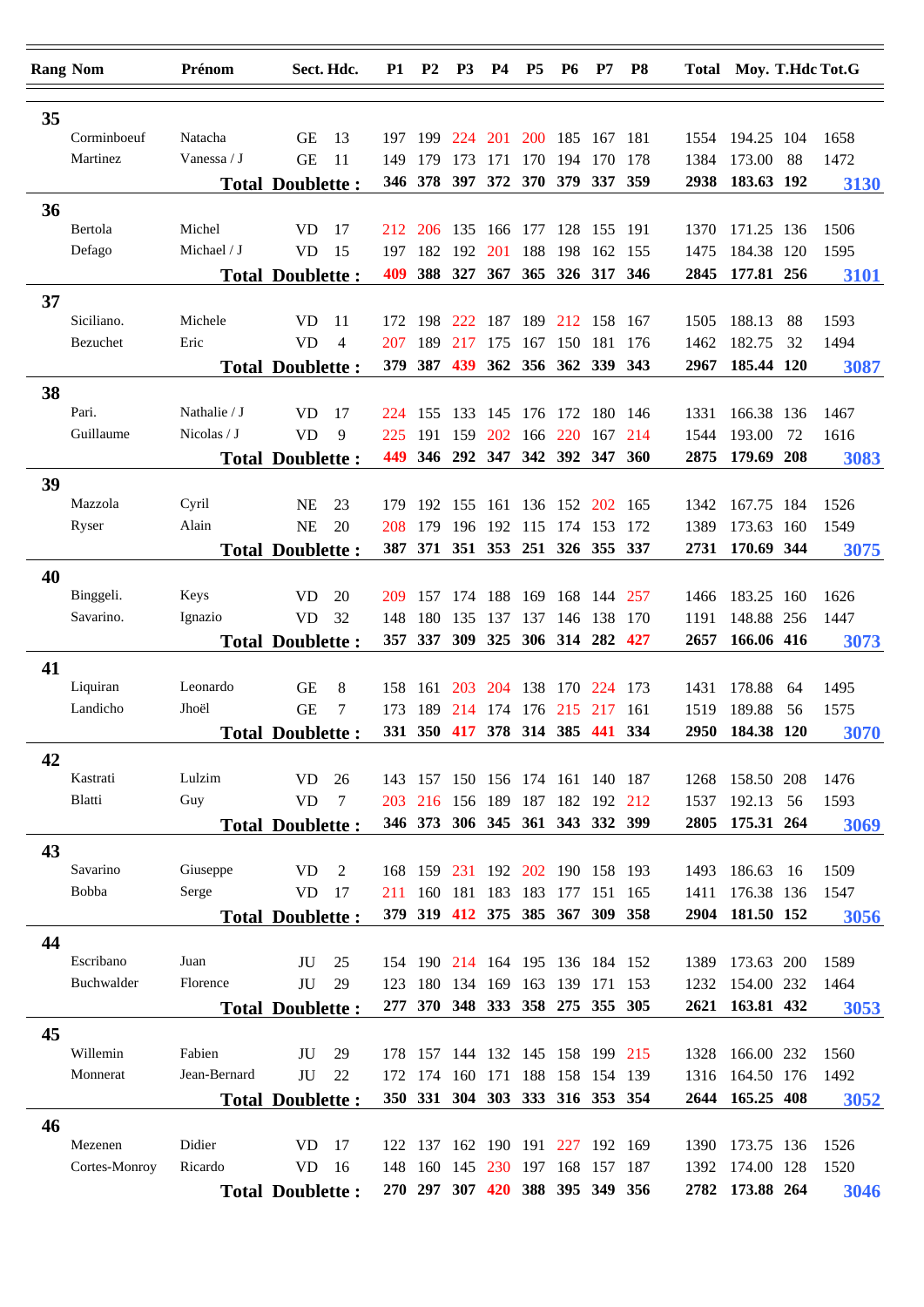| <b>Rang Nom</b> |                       | Prénom            | Sect. Hdc.              |                | <b>P1</b>  | <b>P2</b>                       | P <sub>3</sub> | <b>P4</b>       | P <sub>5</sub> | <b>P6</b>       | P7                                | P <sub>8</sub> |              | Total Moy. T.Hdc Tot.G |          |      |
|-----------------|-----------------------|-------------------|-------------------------|----------------|------------|---------------------------------|----------------|-----------------|----------------|-----------------|-----------------------------------|----------------|--------------|------------------------|----------|------|
|                 |                       |                   |                         |                |            |                                 |                |                 |                |                 |                                   |                |              |                        |          |      |
| 47              | Bottinelli            | Robert            | <b>VD</b>               | 20             | 172        | 156                             | 153            |                 | 195 139 189    |                 | 168 195                           |                | 1367         | 170.88 160             |          | 1527 |
|                 | <b>Brugger</b>        | Anne              | <b>VD</b>               | 17             | 188        | 154                             | 169            | 157             | 172            | 165             | 218                               | 153            | 1376         | 172.00                 | 136      | 1512 |
|                 |                       |                   | <b>Total Doublette:</b> |                | <b>360</b> | <b>310</b>                      | 322            | 352             |                |                 | 311 354 386 348                   |                | 2743         | 171.44 296             |          | 3039 |
| 48              |                       |                   |                         |                |            |                                 |                |                 |                |                 |                                   |                |              |                        |          |      |
|                 | Mader                 | Monica            | <b>GE</b>               | 21             | 153        | -149                            | 170            |                 |                | 154 188 194 157 |                                   | 206            | 1371         | 171.38 168             |          | 1539 |
|                 | Dilsuk                | Linda             | <b>GE</b>               | 23             | 166        | 178                             | 185            | 157             |                | 134 184 167     |                                   | 126            | 1297         | 162.13 184             |          | 1481 |
|                 |                       |                   | <b>Total Doublette:</b> |                | 319        | 327                             |                |                 |                |                 | 355 311 322 378 324               | 332            | 2668         | 166.75 352             |          | 3020 |
| 49              |                       |                   |                         |                |            |                                 |                |                 |                |                 |                                   |                |              |                        |          |      |
|                 | Viesti                | Luigi             | JU                      | 27             | 186        | 148                             | 153            | 146             | 138            | 164             | 137                               | 183            | 1255         | 156.88 216             |          | 1471 |
|                 | Chopard               | Grégory           | JU                      | 14             | 200        | 167                             | 159            | 223             | 171            | 160             | 143                               | 212            | 1435         | 179.38 112             |          | 1547 |
|                 |                       |                   | <b>Total Doublette:</b> |                |            | 386 315                         | 312 369        |                 | 309            | 324             | 280                               | 395            | 2690         | 168.13 328             |          | 3018 |
|                 |                       |                   |                         |                |            |                                 |                |                 |                |                 |                                   |                |              |                        |          |      |
| 50              | Ducret.               | Michel            | <b>VD</b>               | 15             | 156        | 190                             | 203            | 180             | 170            | 164             | 189                               | 160            | 1412         | 176.50 120             |          | 1532 |
|                 | Ducret                | Hervé / J         | <b>VD</b>               | 8              | 159        | 193                             | 158            | 171             | 181            | 203             | 159                               | 192            | 1416         | 177.00                 | 64       | 1480 |
|                 |                       |                   | <b>Total Doublette:</b> |                |            | 315 383                         |                | 361 351 351 367 |                |                 | 348 352                           |                | 2828         | 176.75 184             |          | 3012 |
|                 |                       |                   |                         |                |            |                                 |                |                 |                |                 |                                   |                |              |                        |          |      |
| 51              | Pfister               | Yves              | <b>VD</b>               | 14             |            |                                 | 204            |                 | 181            | 156             | -189                              |                |              |                        |          | 1454 |
|                 | Cavin                 | Laurent           | <b>VD</b>               | 3              | 145<br>192 | 151<br>192                      | 171            | 156<br>181      | 171            | 212             | 224                               | 160<br>186     | 1342         | 167.75 112<br>191.13   | 24       |      |
|                 |                       |                   |                         |                |            | 337 343 375 337 352 368 413     |                |                 |                |                 |                                   | 346            | 1529         | 2871 179.44 136        |          | 1553 |
|                 |                       |                   | <b>Total Doublette:</b> |                |            |                                 |                |                 |                |                 |                                   |                |              |                        |          | 3007 |
| 52              |                       |                   |                         |                |            |                                 |                |                 |                |                 |                                   |                |              |                        |          |      |
|                 | Vulliens<br>Cardinaux | Thierry<br>Cédric | <b>GE</b>               | 11             | 182        | 233                             | 175            | 159             | 159            | 217             | 199                               | 169            | 1493         | 186.63                 | 88       | 1581 |
|                 |                       |                   | <b>GE</b>               | 10             | $\Omega$   | 225                             | 170            | 192             | 167            | 244             | 195                               | 163            | 1356         | 193.71                 | 70       | 1426 |
|                 |                       |                   | <b>Total Doublette:</b> |                | 182        | 458                             |                |                 |                |                 | 345 351 326 461 394 332           |                | 2849         | 190.17 158             |          | 3007 |
| 53              |                       |                   |                         |                |            |                                 |                |                 |                |                 |                                   |                |              |                        |          |      |
|                 | Romailler             | Grégoire          | <b>VD</b>               | $\overline{2}$ |            | 166 163                         | 205            | 191             |                | 172 222         | 185                               | 154            | 1458         | 182.25                 | 16       | 1474 |
|                 | Martignano.           | Luigi             | <b>VD</b>               | $\overline{4}$ | 156        | 163                             | 187            | 199             | 191            | 181             | <b>202</b><br>392 390 363 403 387 | 210<br>364     | 1489<br>2947 | 186.13<br>184.19       | 32<br>48 | 1521 |
|                 |                       |                   | <b>Total Doublette:</b> |                | 322        | 326                             |                |                 |                |                 |                                   |                |              |                        |          | 2995 |
| 54              |                       |                   |                         |                |            |                                 |                |                 |                |                 |                                   |                |              |                        |          |      |
|                 | Schwab                | Martin            | BE                      | 14             |            | 210 160                         |                |                 |                |                 | 180 170 136 220 213 145           |                | 1434         | 179.25 112             |          | 1546 |
|                 | <b>Biallas</b>        | Bernd             | <b>GE</b>               | 7              | 157        | 161                             | 202 173        |                 |                | 163 183 169     |                                   | 179            | 1387         | 173.38                 | 56       | 1443 |
|                 |                       |                   | <b>Total Doublette:</b> |                |            | 367 321 382 343 299 403 382 324 |                |                 |                |                 |                                   |                | 2821         | 176.31 168             |          | 2989 |
| 55              |                       |                   |                         |                |            |                                 |                |                 |                |                 |                                   |                |              |                        |          |      |
|                 | Ruegg-Pellarin        | Anne-Marie        | <b>GE</b>               | 14             |            | 172 180                         | 180            |                 |                |                 | 180 157 155 194 188               |                | 1406         | 175.75 112             |          | 1518 |
|                 | Le Scanff             | Jean-François     | <b>GE</b>               | 18             | 141        | 204                             |                | 150 167         | 158 178        |                 | 140 183                           |                | 1321         | 165.13 144             |          | 1465 |
|                 |                       |                   | <b>Total Doublette:</b> |                |            | 313 384 330 347 315 333 334 371 |                |                 |                |                 |                                   |                | 2727         | 170.44 256             |          | 2983 |
| 56              |                       |                   |                         |                |            |                                 |                |                 |                |                 |                                   |                |              |                        |          |      |
|                 | Meyer                 | Samuel            | BE                      | 16             | 189        | 170 159 178 182 170 169 168     |                |                 |                |                 |                                   |                | 1385         | 173.13 128             |          | 1513 |
|                 | Punsalan              | Dany              | BE                      | 10             | 122        | 162 195 171 174 212 182 161     |                |                 |                |                 |                                   |                | 1379         | 172.38                 | -80      | 1459 |
|                 |                       |                   | <b>Total Doublette:</b> |                |            | 311 332 354 349 356 382 351 329 |                |                 |                |                 |                                   |                |              | 2764 172.75 208        |          | 2972 |
| 57              |                       |                   |                         |                |            |                                 |                |                 |                |                 |                                   |                |              |                        |          |      |
|                 | Des Pouy              | Robert            | <b>VD</b>               | -14            |            | 201 129                         |                |                 |                |                 | 191 182 152 195 155 166           |                | 1371         | 171.38 112             |          | 1483 |
|                 | Bornand               | Maryse            | <b>VD</b>               | 21             |            | 196 158                         | 165            | 155             |                |                 | 167 190 155 134                   |                | 1320         | 165.00 168             |          | 1488 |
|                 |                       |                   | <b>Total Doublette:</b> |                |            | 397 287 356 337 319 385 310 300 |                |                 |                |                 |                                   |                |              | 2691 168.19 280        |          | 2971 |
| 58              |                       |                   |                         |                |            |                                 |                |                 |                |                 |                                   |                |              |                        |          |      |
|                 | Manco                 | Daniel            | <b>GE</b>               | 10             |            | 150 172                         | 181            | 139 163 233     |                |                 | 188 162                           |                | 1388         | 173.50                 | -80      | 1468 |
|                 | Gamboa                | David $/ J$       | <b>GE</b>               | 8              | 224        | 148                             | 183            | 188             | 151 188        |                 | 195                               | 160            | 1437         | 179.63                 | 64       | 1501 |
|                 |                       |                   | <b>Total Doublette:</b> |                |            | 374 320 364 327 314 421 383 322 |                |                 |                |                 |                                   |                |              | 2825 176.56 144        |          | 2969 |